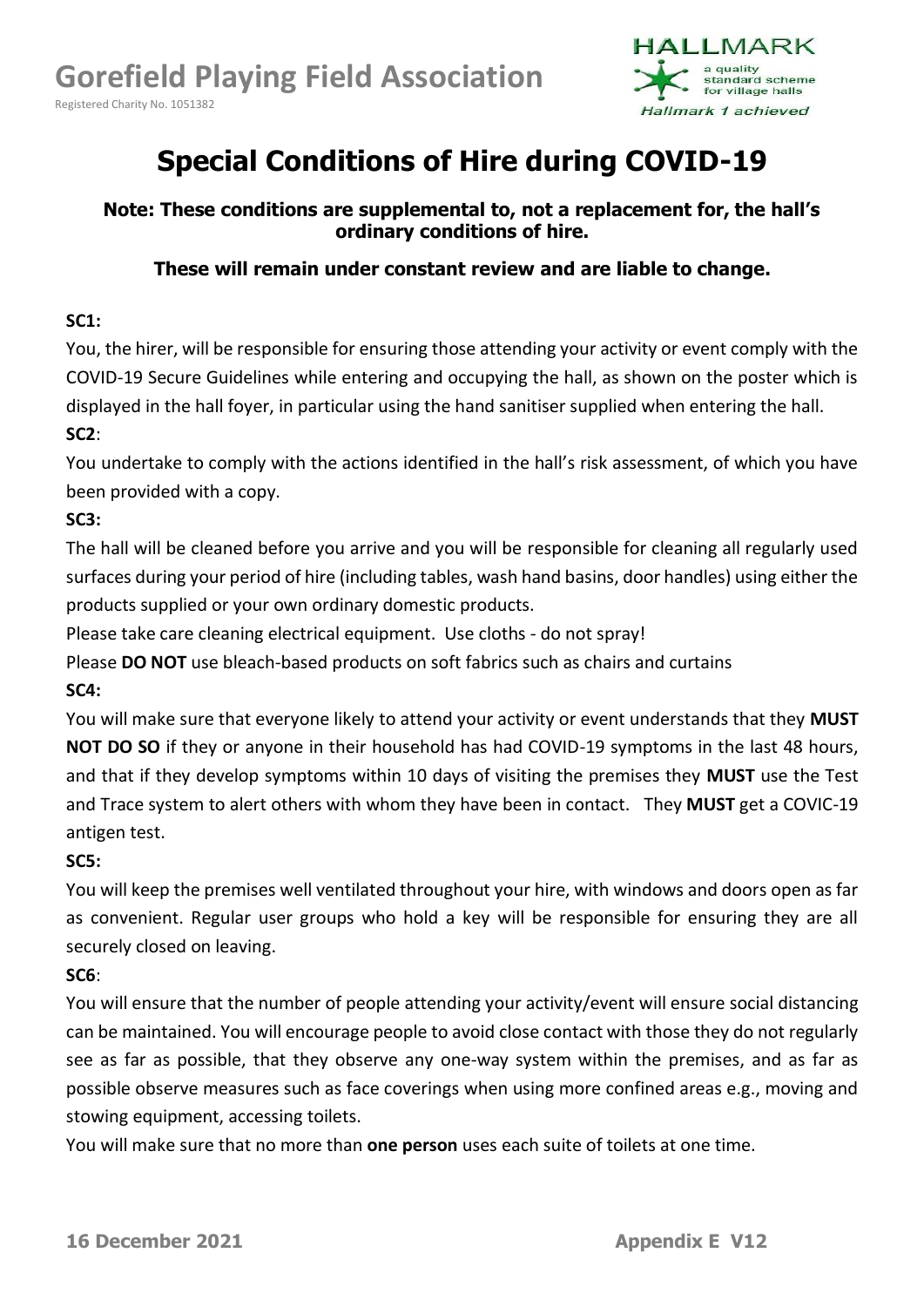# **Gorefield Playing Field Association**

Registered Charity No. 1051382



## **SC7**:

You will take particular care to avoid any persons likely to be clinically extremely vulnerable to COVID-19 coming into close contact with other people they do not know, ensuring they can access the toilets or other confined areas without compromising social distancing, and that face coverings are used in their proximity.

#### **SC8**:

You are asked to arrange the room as far as possible so as to avoid close contact between people who do not regularly see each other, such as: seating side by side rather than face-to-face, an empty chair between each person or household group, requiring face coverings, good ventilation. If tables are being used for a meeting a wide U-shape is advisable.

### **SC9:**

You are requested to keep a record of the date and time the activity started and the name and contact telephone number or email of all those who attend your event (or at least one member of any group of up to 6 people or 2 households who attend together). This can be done either by operating an advance booking system which collects these details, or by asking everyone who attends to use the NHS QR poster at the hall entrance to register their attendance and by keeping a record of any who do not register using their smartphone app and the hall's NHS QR poster or your own NHS QR poster. **SC10:**

You will be responsible for the disposal of all rubbish created during your hire, including tissues and cleaning cloths, in the rubbish bags provided before you leave the hall.

# **SC11:**

You will encourage users to bring their own drinks and food.

### **SC12**:

We will have the right to close the hall if there are safety concerns relating to COVID-19, for example, if someone who has attended the hall develops symptoms and thorough cleansing is required or if it is reported that the Special Hiring Conditions above are not being complied with, whether by you or by other hirers, or in the event that public buildings are asked or required to close again. If this is necessary, we will do our best to inform you promptly and you will not be charged for this hire. **SC13:** 

# In the event of someone becoming unwell with suspected Covid-19 symptoms while at the hall you should remove them to the designated safe area which is changing room 3. Provide tissues and a bin or bag, and a bowl of warm soapy water for handwashing. Ask others in your group to provide contact details if you do not have them and then leave the premises, observing the usual hand sanitising and social distancing precautions, and advise them to launder their clothes when they arrive home. Inform the hall bookings on **07771 545760**